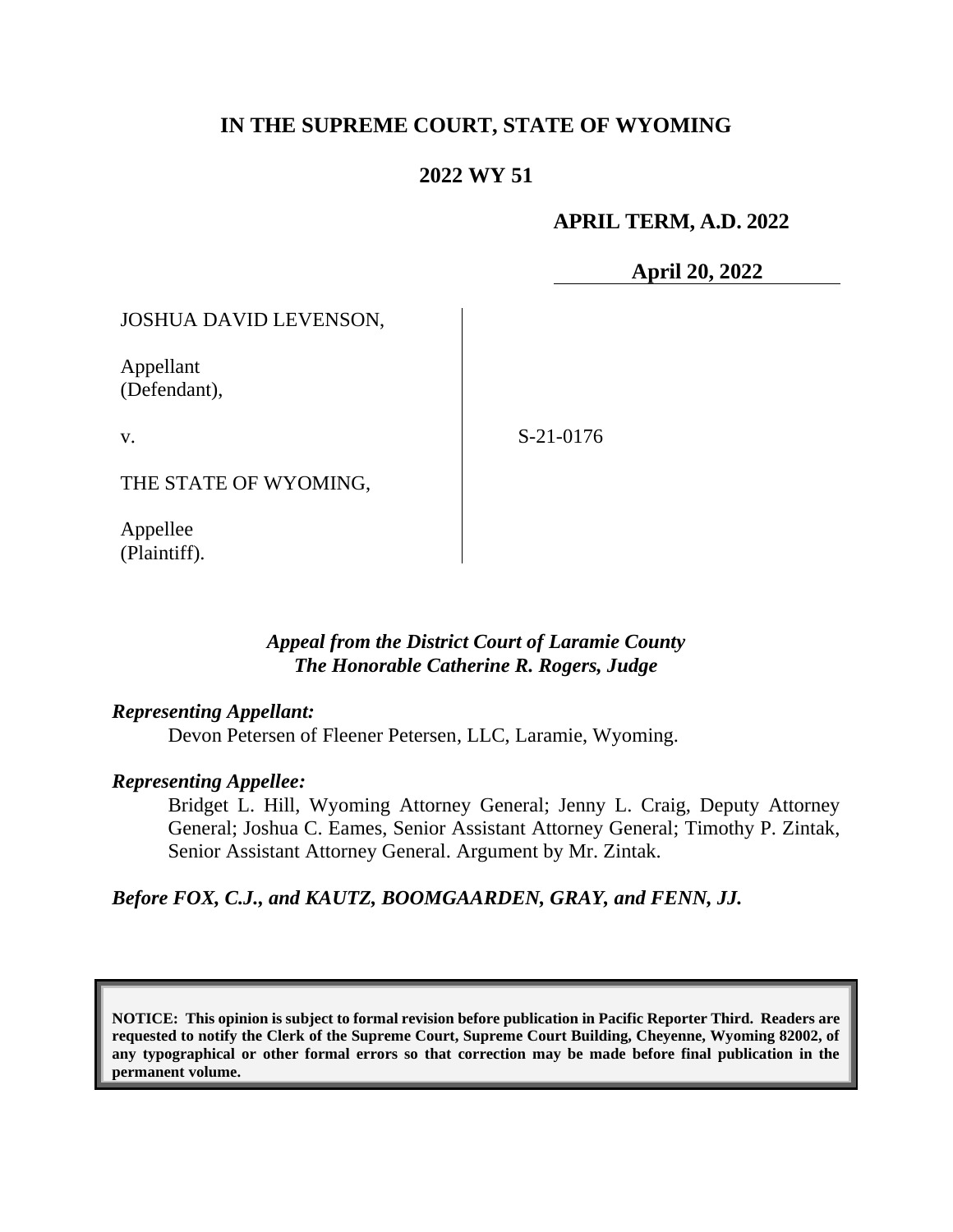## **FENN, Justice.**

[¶1] Joshua Levenson entered a conditional guilty plea to possession of marijuana. He reserved his right to challenge the denial of his motion to suppress the evidence obtained from the search of a vehicle in which he was the passenger following a traffic stop. Mr. Levenson challenges the reasonableness of the traffic stop under Article 1, Section 4 of the Wyoming Constitution and the Fourth Amendment to the United States Constitution. He argues the stop was unreasonable under the totality of the circumstances, and thus unconstitutional. We agree and reverse.

## **ISSUES**

[¶2] Mr. Levenson presents three issues on appeal. We rephrase and consolidate the issues as follows:

- 1. Did the district court err when it denied Mr. Levenson's motion to suppress?
- 2. Does Article 1, § 4 of the Wyoming Constitution provide greater protection from a pretextual stop requiring us to overrule our decision in *Fertig v. State*, 2006 WY 148, 146 P.3d 492 (Wyo. 2006)?

## **FACTS**

[¶3] On August 28, 2018, Trooper Shane Carraher with the Wyoming Highway Patrol was parked on the median at a paved crossover near mile post 357 on Interstate 80 while patrolling traffic. At approximately 8:40 p.m., Trooper Carraher observed a black Nissan Rogue traveling eastbound with several semi-trucks. After the Nissan Rogue passed Trooper Carraher, he decided to follow it. Most of the events were captured on Trooper Carraher's dash camera.

[¶4] While initially not having observed any traffic violation, Trooper Carraher decided to catch up to the Nissan Rogue. To do so, he drove in both the left and right lanes of traffic at speeds exceeding 100 miles per hour, reaching approximately 111 miles per hour at one point. The posted speed limit for that area was 75 miles per hour. When the Nissan Rogue came into view on the footage from his dashcam, the Trooper was traveling at 106 miles per hour in the left lane. At the rate of speed he was travelling, it took approximately one minute and seven seconds to catch up to the Nissan Rogue.

[¶5] When Trooper Carraher reached the Nissan Rogue, he was in the left lane and the Nissan Rogue was in the right lane, both travelling eastbound. Trooper Carraher positioned his patrol car slightly behind the Nissan Rogue's rear bumper. To maintain his position,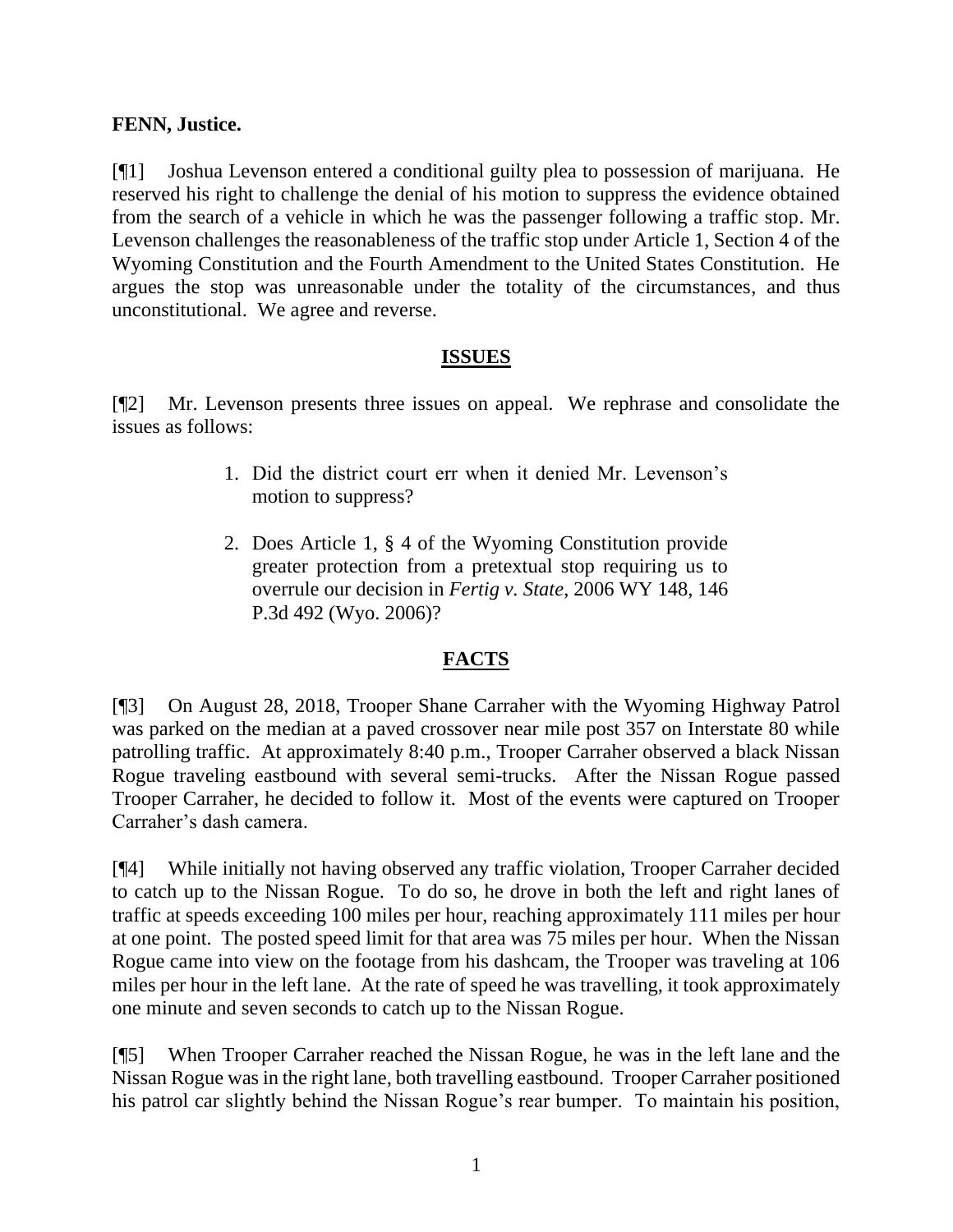he applied his brakes multiple times and slowed to well below the speed limit, reaching a minimum speed of 54 miles per hour. The Nissan Rogue was in the right eastbound lane, between two semi-trucks, one in front and one in the rear. Trooper Carraher positioned his patrol car such that it would have been unsafe for the Nissan Rogue to move into the left lane. Nevertheless, the driver of the Nissan Rogue could have safely created more distance between the Nissan Rogue and the semi-truck in front by applying her brakes.

[¶6] At this point, Trooper Carraher got close enough to the Nissan Rogue to get an accurate reading on how closely the driver was following the semi-truck. Using a stopwatch, he calculated the amount of time between the Nissan Rogue and the semi-truck in front of it. He narrated the time to his dash camera. Trooper Carraher calculated the Nissan Rogue to be traveling approximately 1.2 seconds behind the semi-truck. Additionally, he observed the driver of the Nissan Rogue did not initially brake when the semi-truck braked and prepared to take the southbound exit ramp onto Interstate 25. The Trooper observed and narrated to the dash camera that the Nissan Rogue was "getting closer to the semi." He subsequently stopped the driver of the Nissan Rogue for following the semi-truck too closely.

[¶7] Trooper Carraher approached the Nissan Rogue on the passenger side and contacted the driver, Angeliah Busch, and the passenger, who was later identified as Joshua Levenson. The Trooper informed Ms. Busch and Mr. Levenson the reason for the stop and requested a driver's license, registration, and proof of insurance. He was handed Ms. Busch's driver's license, insurance, and the rental agreement.

[¶8] Trooper Carraher asked Ms. Busch to accompany him to his patrol car so he could issue her a warning for following too closely. Ms. Busch exited and stood near the front of the patrol car while Trooper Carraher questioned Mr. Levenson. Mr. Levenson informed the Trooper he lost his identification card or driver's license in Reno, Nevada. He further offered unsolicited information about their travel plans.

[¶9] Once in the patrol car, Trooper Carraher asked Ms. Busch about the parties' travel plans. Ms. Busch provided travel plans that were inconsistent with those provided by Mr. Levenson. Additionally, Trooper Carraher learned the rental agreement showed the Nissan Rogue was due back in the town in which it had been rented, Santa Rosa, California, the previous day on August 27, 2018. Trooper Carraher was concerned Ms. Busch and Mr. Levenson had an overdue rental vehicle and were traveling in the opposite direction from where it was supposed to be returned. While Ms. Busch and Mr. Levenson informed him they had extended their rental agreement, Ms. Busch was unable to verify she obtained any extension or that she was still authorized to have possession of the Nissan Rogue.

[¶10] Trooper Carraher suspected Ms. Busch and Mr. Levenson might be engaged in criminal activity, and he read Ms. Busch her Miranda rights. He further sought Ms. Busch's consent to search the Nissan Rogue, which she denied. At this point, Trooper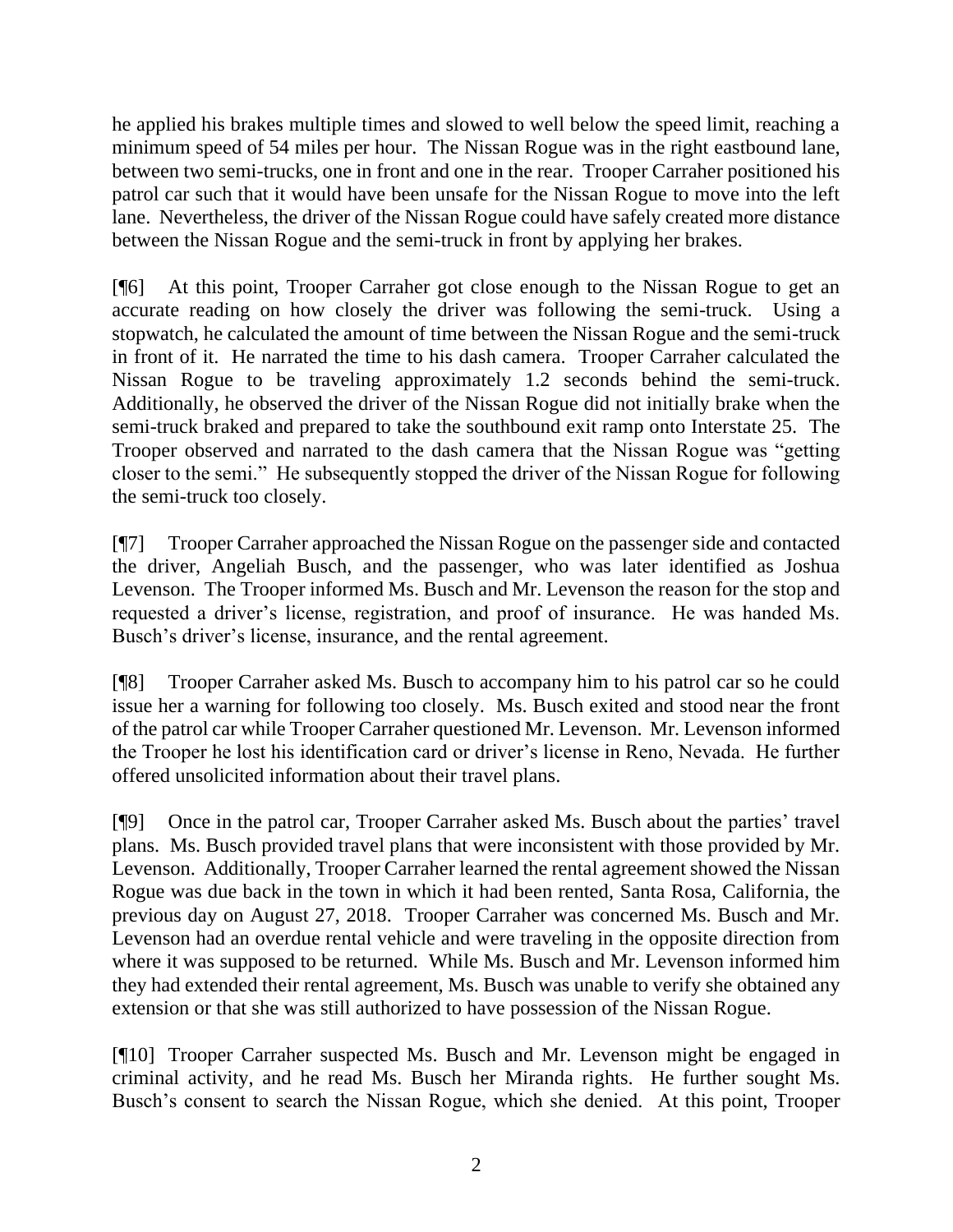Carraher requested a drug-detection canine from the Cheyenne Police Department be dispatched to his location.

[¶11] Officer Patrick Richard Johnson with the Cheyenne Police Department arrived on scene and deployed his K-9, Pavel. Pavel positively alerted to the presence of controlled substances on the rear passenger side. Trooper Carraher then searched the Nissan Rogue and found approximately forty-two pounds of marijuana. He read Mr. Levenson his Miranda rights and arrested Mr. Levenson and Ms. Busch. Mr. Levenson was charged with two counts: felony intent to deliver a controlled substance in violation of Wyo. Stat. Ann. § 35-7-1031(a)(ii) (Count I); and felony possession of a controlled substance in violation of Wyo. Stat. Ann. § 35-7-1031 $(c)(iii)$  (Count II).

[¶12] On January 11, 2019, Mr. Levenson moved to suppress the evidence found in the Nissan Rogue. He argued that the initial traffic stop was unreasonable, and that the Trooper's own driving conduct created a safety hazard that violated Article 1, § 4 of the Wyoming Constitution and the Fourth Amendment to the United States Constitution. He further argued the initial stop was pretextual and thus prohibited by the Wyoming Constitution. 1

[¶13] The district court held an evidentiary hearing on May 15, 2019. Trooper Carraher, Officer Johnson and Mr. Levenson testified at the hearing. During cross-examination, Trooper Carraher testified:

- Q. But you were parked in the median, correct?
- A. I was parked at a paved crossover prior to, yes.
- Q. Okay. And that was about mile post 358; is that right?

A. 357, about 57 and a half.

\* \* \*

Q. Okay. And when you first saw the Nissan Rogue, it was not following too closely; is that correct?

<sup>&</sup>lt;sup>1</sup> Mr. Levenson's counsel originally argued the Trooper lacked reasonable suspicion that Mr. Levenson was involved in criminal activity. He later supplemented his motion on May 3, 2019, when he argued the initial stop violated the Wyoming and United States Constitutions, the Trooper impermissibly extended the scope of the stop, the K-9 failed to properly alert, and the Wyoming Constitution prohibits pretextual stops. Following the evidentiary hearing, Mr. Levenson's counsel abandoned several of his arguments and presented only two issues for the district court's review: (1) whether the initial stop was reasonable; and (2) whether the initial stop was pretextual and thus prohibited by the Wyoming Constitution.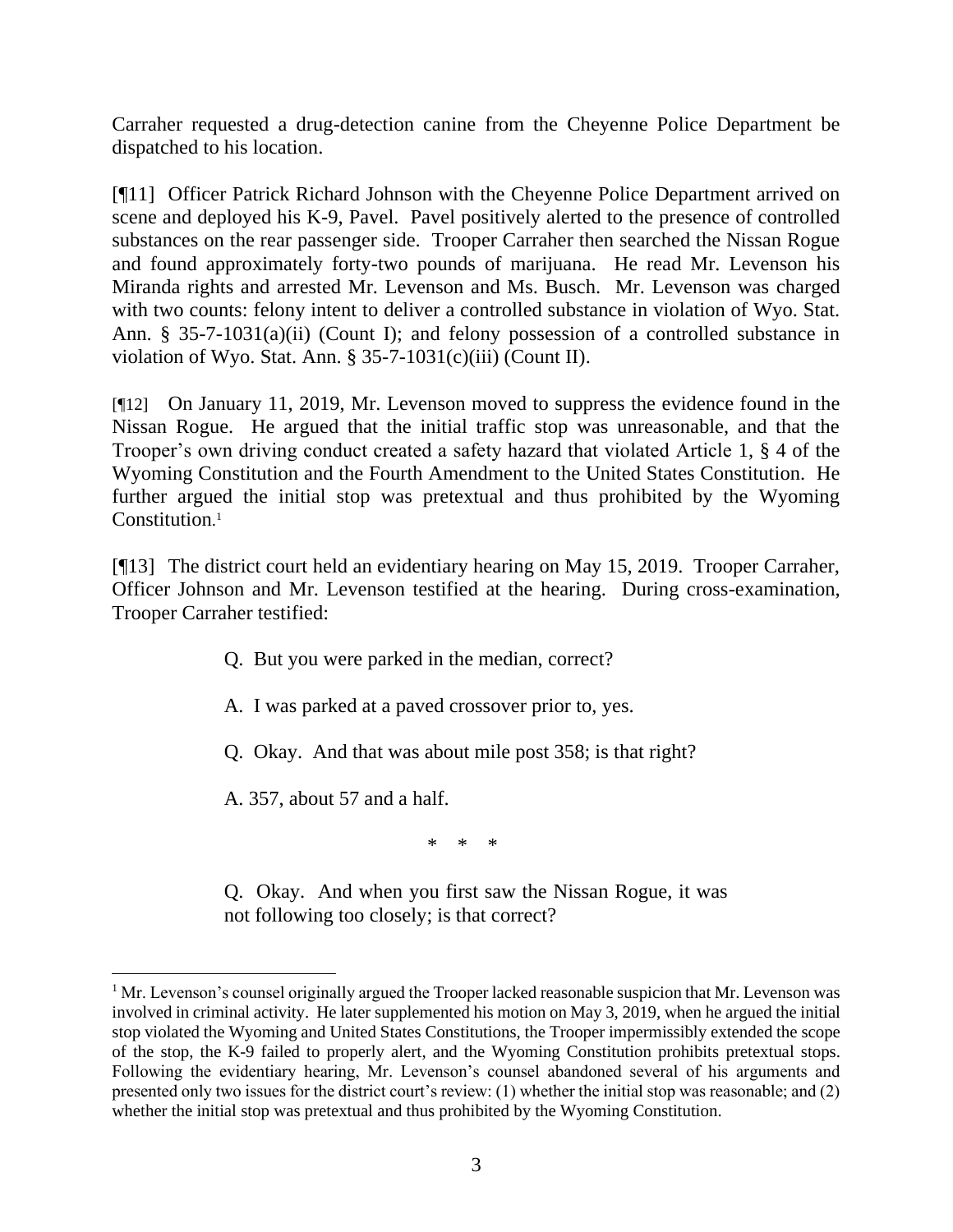A. Correct.

Q. It was in the left lane?

A. I don't recall. I just remember a group of vehicles, probably the Nissan Rogue and several semis.

Q. Okay. And I believe in the previous hearing for the codefendant in this case at a suppression hearing, you testified that when you first saw the Nissan Rogue you didn't see anything suspicious; is that correct?

A. Yeah, it was dark. I mean, I just see the vehicle in front of me. That was it.

Q. Okay. You didn't see speeding, correct?

A. Correct. I would not be able to -- I don't have a light on in my car so there was no way in that position I would be able to read that speed.

Q. Okay. And you didn't visually estimate the speeding?

A. No.

Q. You didn't see them following too closely, correct?

A. Correct.

Q. You didn't see any crack in the windshield?

A. Correct.

Q. Failure to maintain a single line [sic] of travel?

A. Correct.

Q. Any other traffic violation, correct?

A. No violation.

Q. But as soon as they passed you, you pull out of the median and begin to catch up to this vehicle; is that correct?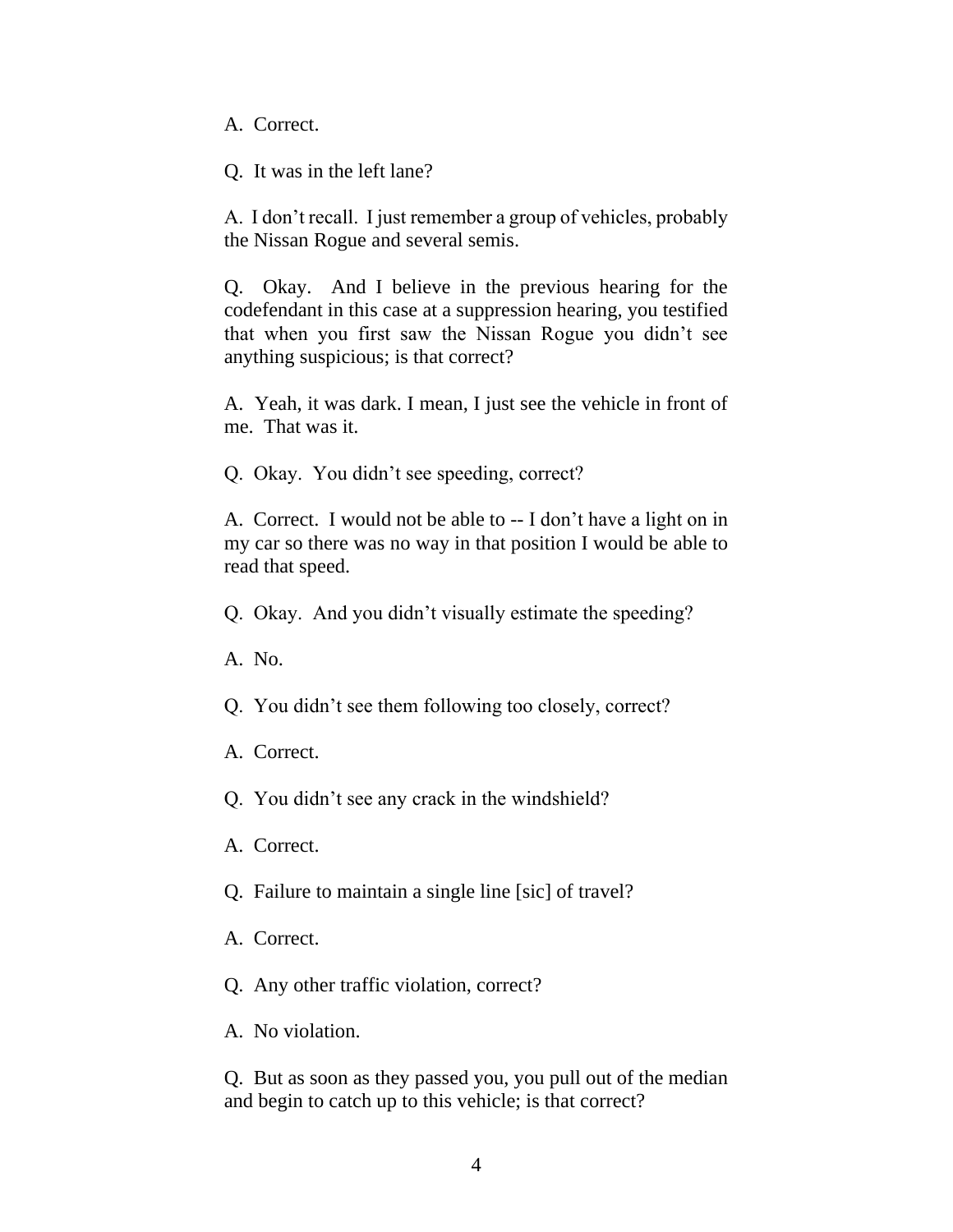A. Correct.

Q. And you said that you ultimately pulled him [sic] over at milepost 360; is that correct?

A. Correct. The violation was about 358, 359. I waited to pull him [sic] over because it curves and there's entrance ramps and onramps.

Q. Right. And so at least, let's say, a mile that you're catching up to them, correct?

A. Yes. And so when they went passed me, I was in the median, I waited and then I caught up to them. I wasn't actively, like, following them for a mile and a half, I was catching up to them.

Q. Right. And you were catching up to them just by not having seen any traffic violations, correct?

A. Correct.

Q. In fact, you went over the speed limit to catch up to them.

Do you remember that?

A. Yeah.

Q. And in fact, you got up to 85 miles per hour.

Do you recall that?

A. I got much faster than that, yeah.

Q. Much faster than that. How fast do you think you were going?

A. I was going 100.

Q. Okay. Despite not seeing any traffic violation?

A. Correct.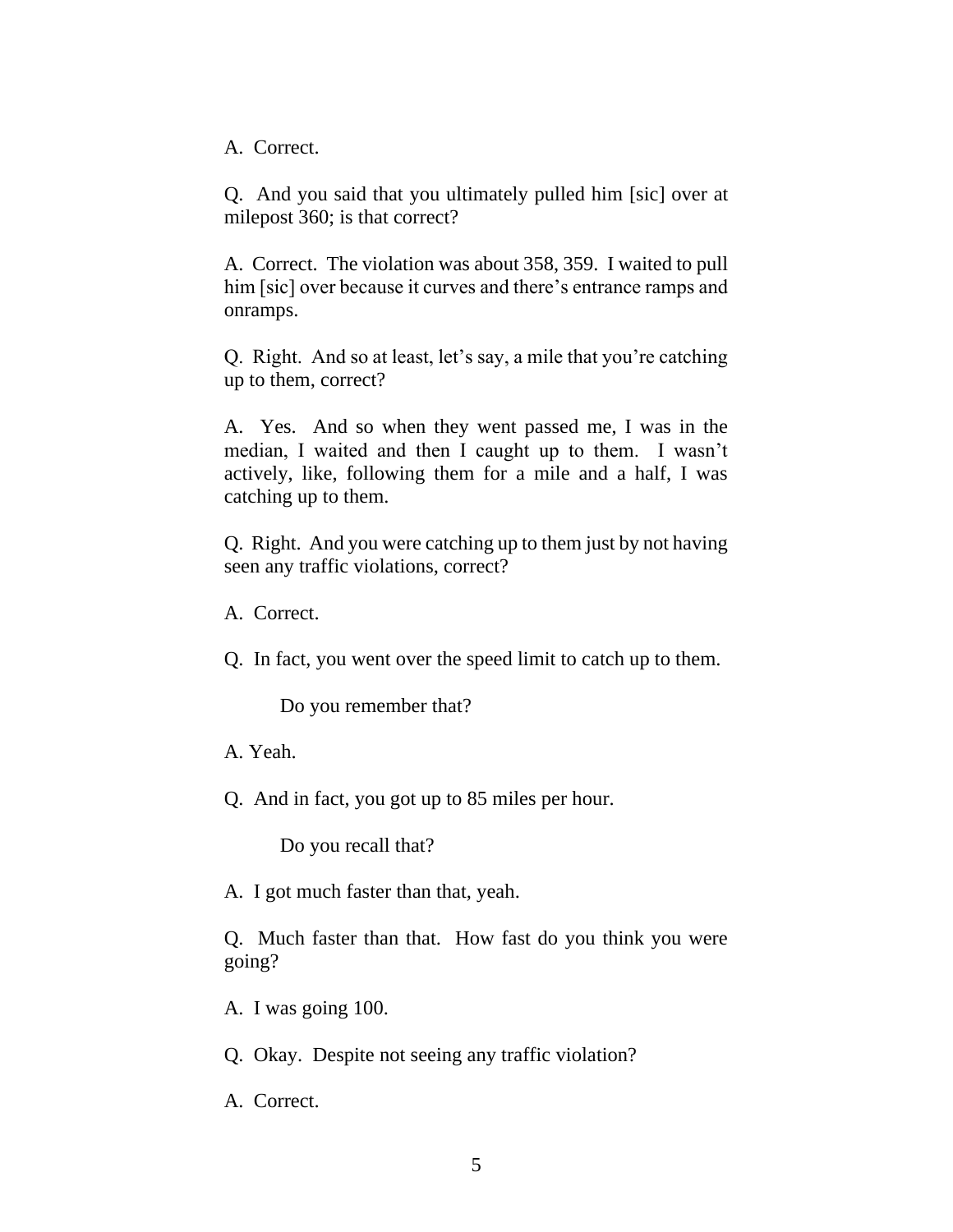[¶14] The district court admitted the video of the entire stop and allowed the parties to submit additional briefing. After reviewing the briefs, the district court held the initial stop was justified. Based on Trooper Carraher's testimony that the distance between the Nissan Rogue and semi-truck was 1.2 seconds, the district court found he had personally observed a traffic violation which provided the probable cause<sup>2</sup> necessary for the traffic stop. The district court declined to consider the Trooper's conduct, noting an officer's subjective intent is irrelevant. The court then declined to find pretextual stops violate the Wyoming Constitution, citing our holding in *Fertig v. State*, 2006 WY 148, 146 P.3d 492 (Wyo. 2006). Accordingly, it found the initial stop was justified and did not violate the Wyoming Constitution or the Fourth Amendment.

[¶15] Mr. Levenson subsequently entered a conditional guilty plea to Count II, possession of a controlled substance, and reserved his right to appeal the issues raised in his motion to suppress. The State dismissed Count I in exchange for Mr. Levenson's guilty plea to Count II. The district court sentenced Mr. Levenson to twelve (12) to fifteen (15) months in prison but released him on bond pending resolution of his appeal. He timely appealed.

## **STANDARD OF REVIEW**

[¶16] In reviewing the district court's denial of Mr. Levenson's motion to suppress, we view "the evidence in the light most favorable to the district court's determination and defer [] to the district court's factual findings unless they are clearly erroneous." *Simmons v. State*, 2020 WY 132, ¶ 10, 473 P.3d 1259, 1261 (Wyo. 2020) (alteration in the original) (quoting *Robinson v. State*, 2019 WY 125, ¶ 20, 454 P.3d 149, 156 (Wyo. 2019)). "We view the evidence in the light most favorable to the district court's decision because the court conducted the hearing and had the opportunity to 'assess the witnesses' credibility, weigh the evidence and make the necessary inferences, deductions and conclusions." *Dixon v. State*, 2019 WY 37, ¶ 17, 438 P.3d 216, 226 (Wyo. 2019) (quoting *Kunselman v. State*, 2008 WY 85, ¶ 9, 188 P.3d 567, 569 (Wyo. 2008)). "On those issues where the district court has not made specific findings of fact, this Court will uphold the general ruling of the court below if supported by any reasonable view of the evidence." *Elmore v. State*, 2021 WY 41, ¶ 8, 482 P.3d 358, 361 (Wyo. 2021) (quoting *Pryce v. State*, 2020 WY 151, ¶ 16, 477 P.3d 90, 94–95 (Wyo. 2020)). The ultimate question of whether the search or seizure violated a constitutional right is a question of law that we review de novo. *Elmore*, ¶ 8, 482 P.3d at 361; *Fertig*, ¶ 8, 146 P.3d at 495; *see also O'Boyle v. State*, 2005 WY 83, ¶ 22, 117 P.3d 401, 408 (Wyo. 2005) (reviewing de novo whether a traffic stop violated Article 1, § 4 of the Wyoming Constitution).

<sup>2</sup> *See infra* note 5.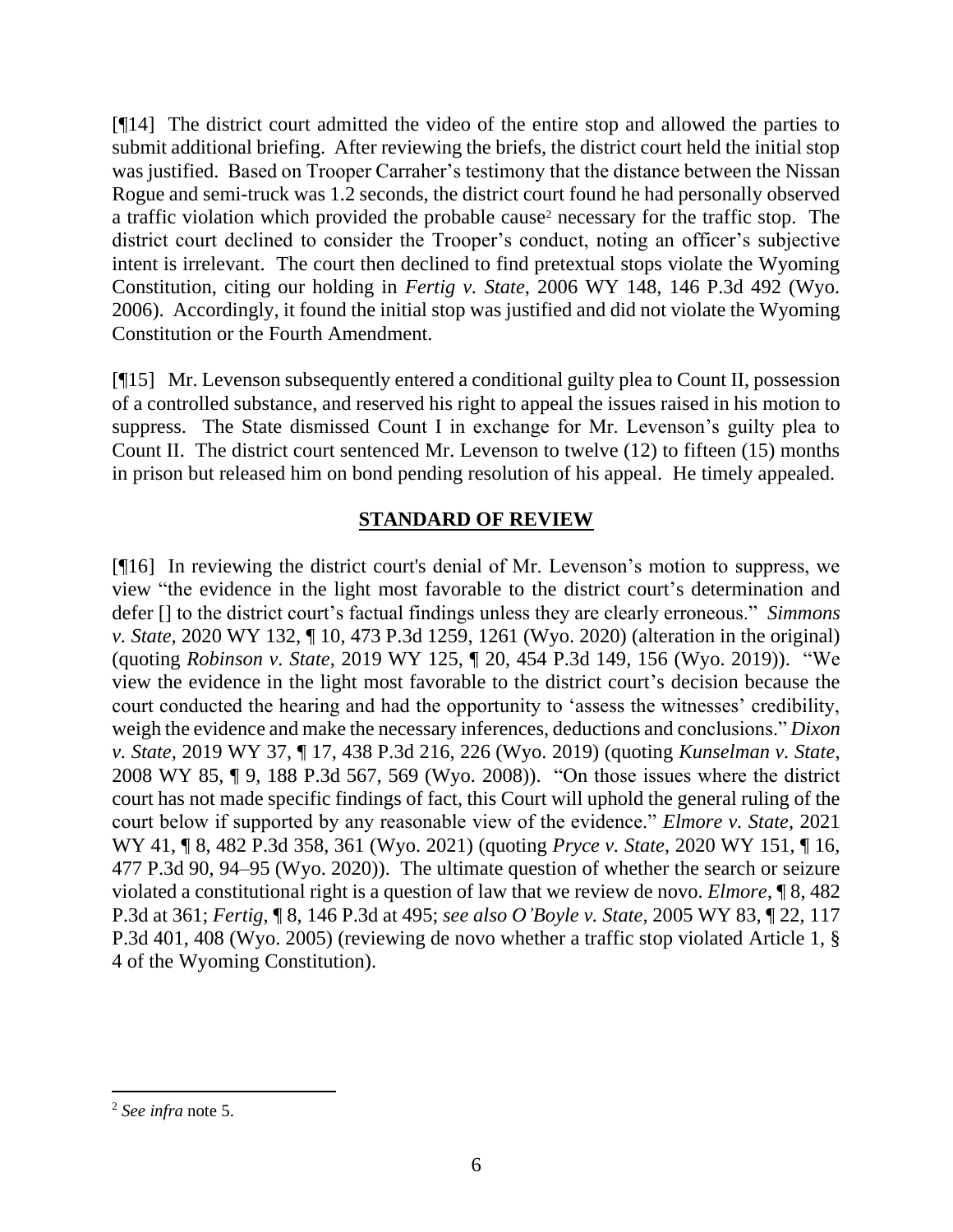#### **DISCUSSION**

[¶17] Mr. Levenson challenges the district court's denial of his motion to suppress under Article 1, § 4 of the Wyoming Constitution and the Fourth Amendment to the United States Constitution. His sole claim is that the initial traffic stop was not justified.

#### *I. Wyoming Constitutional Analysis*

[¶18] When a party raises a state constitutional claim and provides proper argument on appeal and in the trial court below, the state constitutional analysis takes primacy—that is, the claim is first analyzed under the Wyoming Constitution. *O'Boyle*, ¶ 22, 117 P.3d at 408 (citing *Vasquez v. State*, 990 P.2d 476, 485 (Wyo. 1999)). Article 1, § 4 of the Wyoming Constitution protects "against unreasonable searches and seizures" and reinforces the right to be secure in one's person, possessions, and property. Mr. Levenson first asks us to hold that Article 1, § 4 provides greater protection than the federal constitution when dealing with pretextual stops. As we previously recognized, "[o]ur state constitution provides protection of individual rights separate and independent from the protection afforded by the U.S. Constitution." *O'Boyle*, ¶ 23, 117 P.3d at 408. Additionally, although our constitution is similarly worded, "we have held that Article 1, Section 4 of the Wyoming Constitution provides greater protections than the Fourth Amendment in certain circumstances." *Gibson v. State*, 2019 WY 40, ¶ 12, 438 P.3d 1256, 1259 (Wyo. 2019) (citing *O'Boyle*, ¶ 23, 117 P.3d at 408). Nevertheless, in the context of the facts of this case, the result we reach is the same under Article 1, § 4 and the Fourth Amendment. We therefore do not consider whether Article 1, § 4 provides greater protection.<sup>3</sup>

[¶19] In Wyoming for the initial traffic stop<sup>4</sup> to be constitutional, it must be reasonable under all the circumstances. *Klomliam*, ¶ 17, 315 P.3d at 669; *O'Boyle*, ¶ 29, 117 P.3d at 409–10. Whether or not a traffic stop is reasonable is a question of law to be decided from

<sup>&</sup>lt;sup>3</sup> We recognize that the standard governing our analysis under Article 1, § 4 is whether the traffic stop is "reasonable under all the circumstances." *O'Boyle*, ¶¶ 30–31, 117 P.3d at 410; *Klomliam v. State*, 2014 WY 1, ¶ 17, 315 P.3d 665, 669 (Wyo. 2014). The standard applicable to the constitutionality of a traffic stop under the Fourth Amendment "is whether the scope of the stop was reasonable under the totality of the circumstances." *O'Boyle*, ¶ 49, 117 P.3d at 415; *Robinson*, ¶ 22, 454 P.3d at 156. Given our decision, we find it unnecessary to address whether there is any distinction between the two standards. However, we note we have observed "that in assessing the reasonableness of a traffic stop and detention, there is not a significant difference between our federal and state analysis, given that under either analysis we are considering the reasonableness of the government intrusion in light of all the circumstances." *Klomliam*, ¶ 17 n.1, 315 P.3d at 669 n.1; *see also Pryce*, ¶ 26 n.1, 477 P.3d at 96 n.1 (noting a Wyoming Constitutional analysis applies soundly to a Fourth Amendment analysis). We therefore continue to employ the same considerations under our Fourth Amendment analysis to a state constitutional analysis.

<sup>&</sup>lt;sup>4</sup> A traffic stop is an investigatory detention and amounts to a seizure, which must be conducted in accordance with Article 1, § 4 of the Wyoming Constitution and the Fourth Amendment. *Elmore*, ¶¶ 9-10, 482 P.3d at 361; *Klomliam*, ¶ 17, 315 P.3d at 669.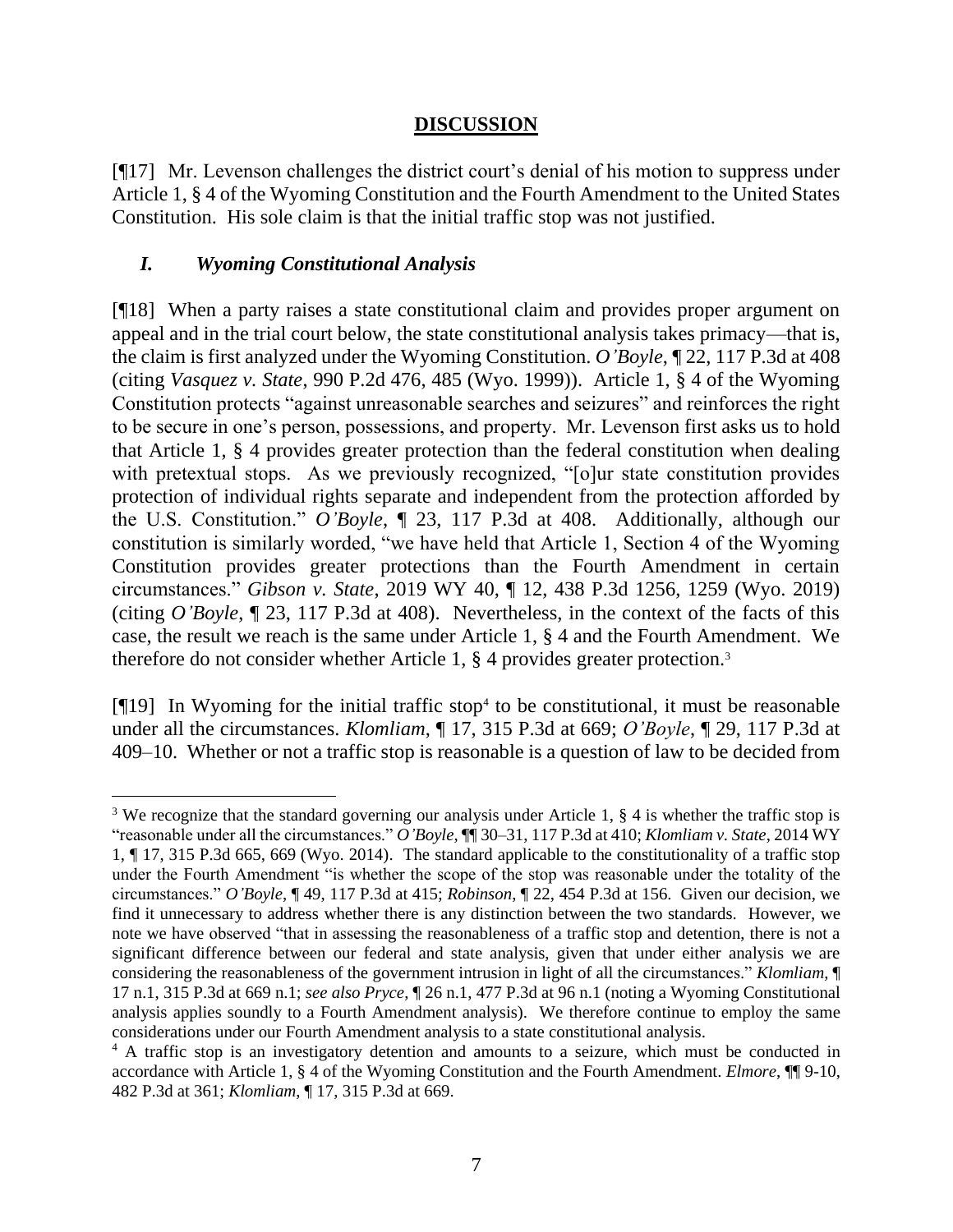all the circumstances. *Klomliam*, ¶ 17, 315 P.3d at 669; *Dods v. State*, 2010 WY 133, ¶¶ 5, 16, 240 P.3d 1208, 1209-12 (Wyo. 2010). We objectively analyze the surrounding facts and circumstances to determine whether the officer was justified in making the stop. *Dods*, ¶ 16, 240 P.3d at 1212 (citing *United States v. Ozbirn*, 189 F.3d 1194, 1198 (10th Cir. 1999); *O'Boyle*, ¶ 29, 117 P.3d at 410. When examining the justification for a traffic stop, an officer's subjective intent does not invalidate an otherwise lawful traffic stop. *Pier v. State*, 2019 WY 3, ¶ 18, 432 P.3d 890, 896 (Wyo. 2019) (quoting *Fertig*, ¶ 14, 146 P.3d at 496). Our decision in this case does not alter that principle. Instead, we simply make clear that an officer's conduct, no matter his subjective intent, is one of the surrounding facts and circumstances that should be considered when analyzing whether an initial traffic stop is reasonable under all the circumstances.

[¶20] Wyoming Statute § 31-5-210(a) (LexisNexis 2021) specifies "[t]he driver of a vehicle shall not follow another vehicle more closely than is reasonable and prudent, having due regard for the speed of the vehicles and the traffic upon and the condition of the highway." In *Robinson*, we held that a law enforcement officer can develop "a particularized and objective basis for suspecting [a vehicle of] following [a] semi-truck too closely by using the two-second rule to measure the distance between the two vehicles multiple times." ¶ 30, 454 P.3d at 158. In *Fertig*, we reiterated that efforts to enforce traffic laws are objectively reasonable and "[v]iolations of the traffic code provide an objective standard by which to judge the reasonableness of a traffic stop seizure because an observed violation provides probable cause for a traffic stop seizure." <sup>5</sup> ¶ 27, 146 P.3d at 501 (citing *Whren v. United States*, 517 U.S. 806, 818–819, 116 S. Ct. 1769, 1776–77, 135 L. Ed. 2 89 (1996); *Damato v. State*, 2003 WY 13, ¶ 12, 64 P.3d 700, 706 (Wyo. 2003)). Relying on these principles of law, the district court found the initial stop was justified because "Trooper Carraher had probable cause to initiate the traffic stop" based on his personal observation the Nissan Rogue was traveling 1.2 seconds behind the semi-truck in front of it.

<sup>&</sup>lt;sup>5</sup> In *Allgier v. State*, we clarified that to justify a traffic stop under the Fourth Amendment, an officer needs reasonable suspicion—that is, a particularized and objective basis to initiate a traffic stop. 2015 WY 137, ¶ 14, 358 P.3d 1271, 1276 (Wyo. 2015), *overruling Tiernan v. State, Dep't of Transp.*, 2011 WY 143, ¶ 12, 262 P.3d 561, 565 (Wyo. 2011) (citing *Heien v. North Carolina*, 574 U.S. 54, 60, 135 S.Ct. 530, 536, 190 L.Ed.2d 475 (2014). In *Phelps v. State*, we held "[t]he decision to stop an automobile is justified under Article 1, § 4 when the officer has probable cause to believe a traffic violation has occurred *or* when the officer has a reasonable suspicion that the particular motorist is engaged in criminal activity." 2012 WY 87, ¶ 17, 278 P.3d 1148, 1153 (Wyo. 2012) (emphasis in the original) (citing *Fertig*, ¶ 28, 146 P.3d at 501). Our holding in *Allgier* was limited to a Fourth Amendment analysis. ¶ 12, 358 P.3d at 1275. Neither party has raised whether we need to revisit our decision in *Phelps*. Since the issue has not been raised and given our decision under the facts of this case, we decline to address whether an officer is required to have probable cause that a traffic violation occurred under Article 1, § 4, or whether there is any distinction between the standard to justify a traffic stop under Article 1, § 4 and the Fourth Amendment.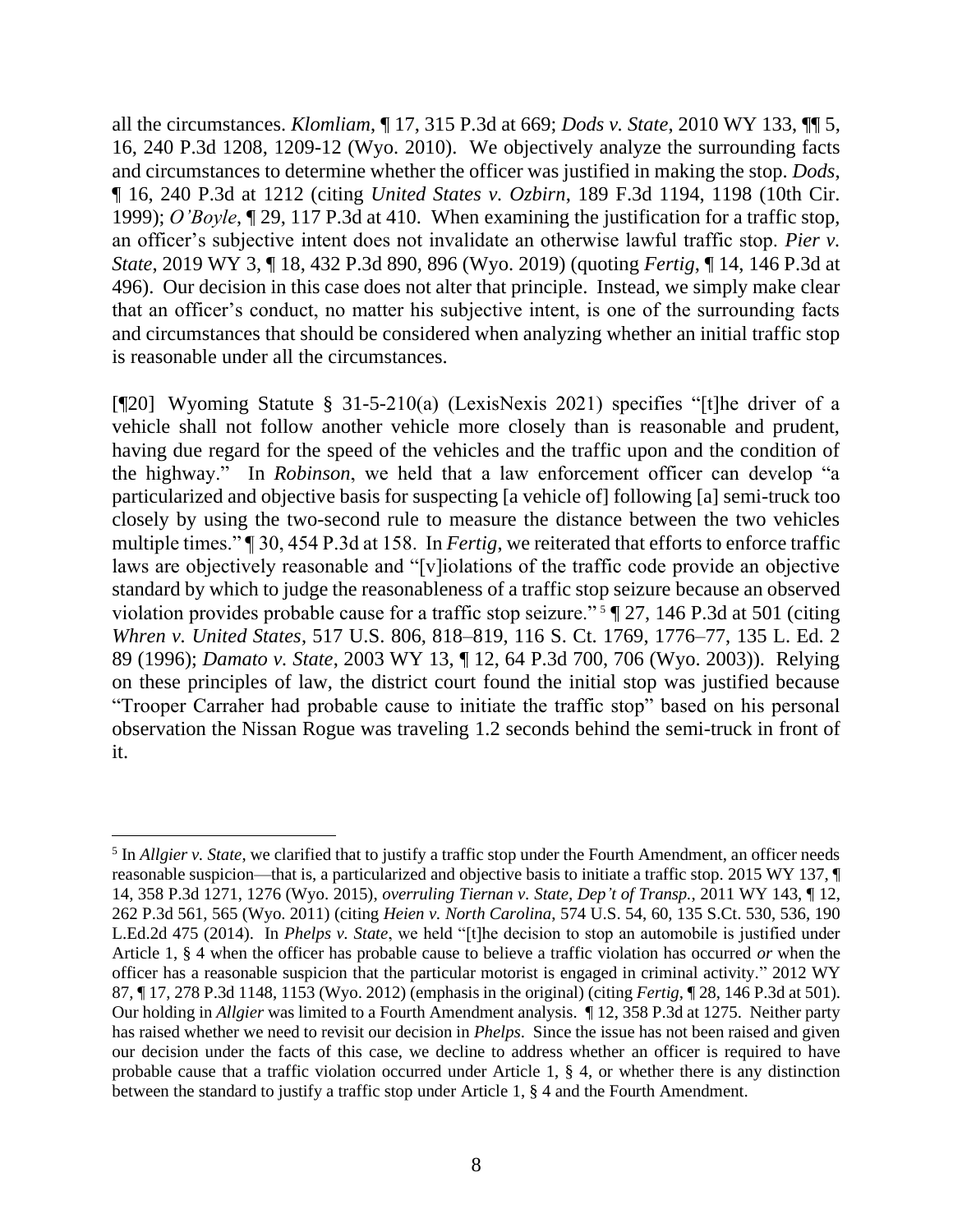[¶21] Mr. Levenson challenges the district court's decision and argues the court was required to look at all the circumstances surrounding the stop, including the officer's own conduct. He asks us to find that when an officer's conduct creates the circumstances that lead to a traffic violation, the seizure is unreasonable and violates Article 1, § 4 of the Wyoming Constitution. The State recognizes an officer's actions may justify suppression. However, it contends that under the facts of this case, the initial stop was justified because there was an objective basis—the two-second rule—to believe a traffic violation had occurred.

[¶22] Here, the district court found:

While monitoring traffic, Trooper Carraher observed a Nissan Rogue ("the vehicle") traveling eastbound. When he first observed the vehicle, nothing appeared suspicious nor had the driver committed any traffic offenses. However, Trooper Carraher decided to follow the vehicle. He pulled out of the median and caught up with the vehicle, reaching approximately one hundred and eleven (111) miles per hour.

By the time Trooper Carraher caught up with the vehicle, the vehicle was in the right-hand lane of travel and positioned between tractor trailers. While traveling in the left-hand lane, Trooper Carraher reduced his speed, falling slightly behind the vehicle. . . .

While the district court found the Trooper essentially followed the Nissan Rogue at a high rate of speed without ever observing a traffic violation, it did not consider this conduct in its analysis of whether the stop was reasonable under all the circumstances. We find the district court erred by failing to look at all the circumstances surrounding the stop.

[¶23] As stated, a law enforcement official's personal observation of a vehicle following another too closely provides probable cause to initiate a traffic stop. *Tiernan v. State, Dep't of Transp.*, 2011 WY 143, ¶ 12, 262 P.3d 561, 565 (Wyo. 2011), *overruled on other grounds by Allgier v. State*, 2015 WY 137, ¶ 14, 358 P.3d 1271, 1276 (Wyo. 2015). While we have approved the use of the two-second rule to determine if there is a traffic violation for following too closely, we must reiterate that this is not a bright-line rule that can always objectively justify a traffic stop. *Robinson*, ¶ 29, 454 P.3d at 158 (finding the two-second rule is one of several ways an officer can develop reasonable suspicion that a vehicle is following too closely); *Elmore*, ¶¶ 16–23, 482 P.3d at 363–65 (considering other traffic conditions and weather to determine if the initial stop was justified). The "reasonable and prudent" language of the statute precludes the use of an "absolute standard," and instead "requires a fact-specific inquiry." *See generally Elmore*, ¶¶ 22–23, 482 P.3d 358, 364–65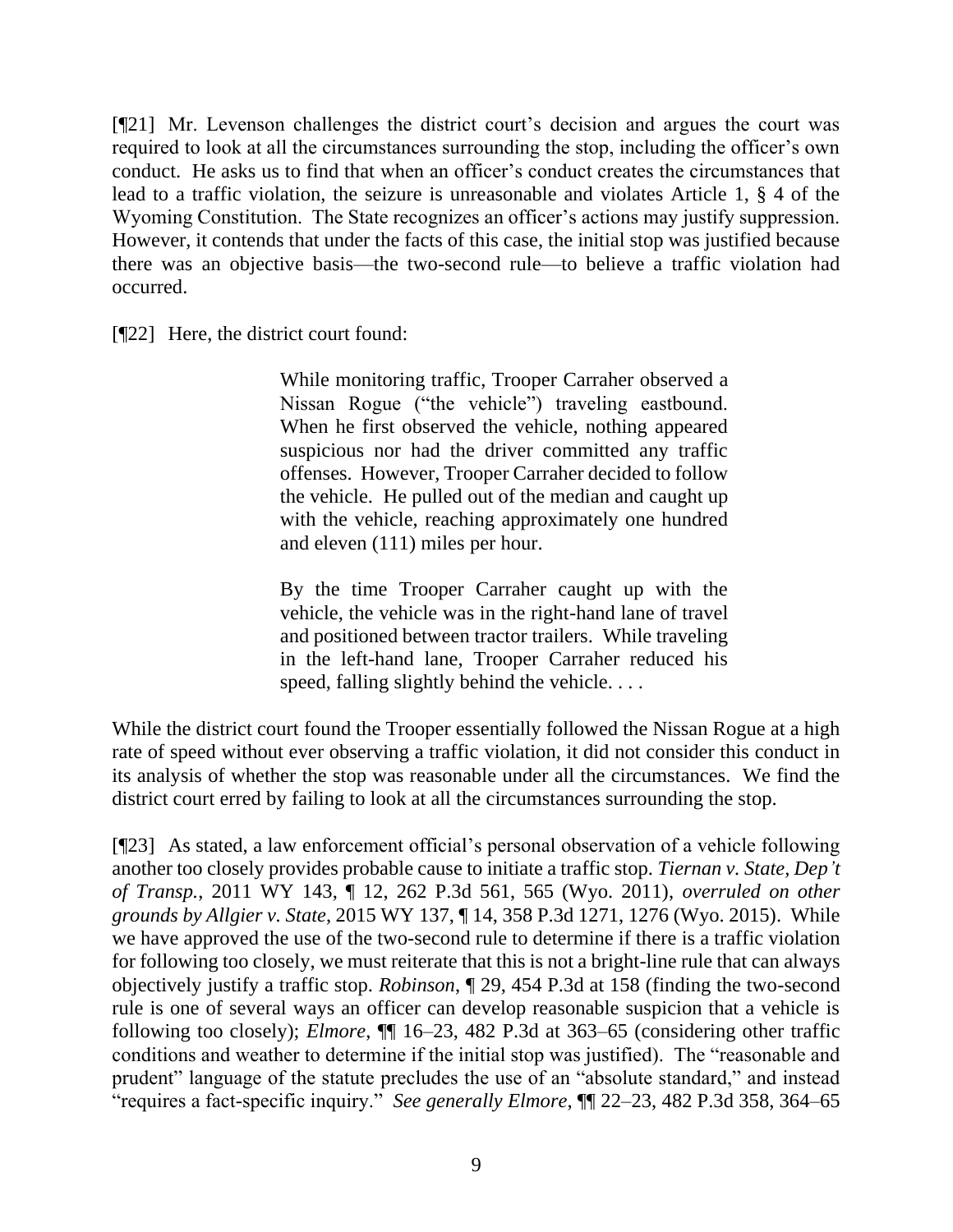(discussing the "as nearly as practicable language" under the statute for maintaining a single lane of traffic precludes the use of absolute standards and requires a fact-specific inquiry) (citing *Dods*, ¶ 18, 240 P.3d at 1212; *Tiernan*, ¶ 16, 262 P.3d at 566; *Espinoza v. State ex rel. Wyoming Dep't of Transp.*, 2012 WY 101, ¶ 9, 280 P.3d 1226, 1230 (Wyo. 2012), *overruled on other grounds by Allgier*, ¶ 14, 358 P.3d at 1276). Indeed, these type of statutes "highlight[] the need to analyze objectively *all the surrounding facts and circumstances* to determine" whether there is a justification for the stop. *Elmore*, ¶ 23, 482 P.3d at 364 (emphasis in the original) (citation omitted). We must consider the "whole picture" by evaluating all the circumstances and employing common sense and ordinary human experience, with deference being accorded to a law enforcement officer's ability to distinguish between innocent and suspicious actions. *Klomliam*, ¶ 17, 315 P.3d at 669; *Leyva v. State*, 2009 WY 149, ¶ 12, 220 P.3d 791, 794 (Wyo. 2009).

[¶24] In considering the whole picture, we look at the officer's conduct to determine whether the initial stop was reasonable under all the circumstances. In *Fertig*, we held the appropriate analytical framework to evaluate the reasonableness of a traffic stop under Article 1, § 4 is the two-pronged test articulated in *Terry v. Ohio*, 392 U.S. 1, 19-20, 88 S. Ct. 1868, 1879, 20 L. Ed. 2d 889 (1968): "1) was the initial stop justified; and 2) were the officer's actions during the detention reasonably related in scope to the circumstances that justified the interference in the first instance." <sup>6</sup> ¶ 19, 146 P.3d at 498 (citing *O'Boyle*, ¶ 46, 117 P.3d at 414). Under both parts of the test, a court must "examine the conduct of [the officer] to determine whether his search and seizure . . . were reasonable, both at their inception and as conducted." *Terry*, 392 U.S. at 27–28, 88 S. Ct. at 1883; *see also Yoeuth v. State*, 2009 WY 61, ¶ 17, 206 P.3d 1278, 1283 (Wyo. 2009) ("At each stage, we must determine whether, under all of the circumstances, [the Trooper's] actions were reasonable and in compliance with our state and federal constitutional prohibitions against unreasonable searches and seizures."). The officer's conduct is tested against the general proscription against unreasonable searches and seizures found in Article 1, § 4. *See generally Yoeuth*, ¶ 17, 206 P.3d at 1283; *Terry*, 392 U.S. at 20, 88 S. Ct. at 1879 (finding an officer's conduct must be tested by the Fourth Amendment's general proscription against unreasonable searches and seizures); *see also Sibron v. New York*, 392 U.S. 40, 62, 88 S. Ct. 1889, 1902, 20 L. Ed. 2d 917 (1968) ("We have held today in *Terry v. Ohio*, *ante*, p. 1, that police conduct . . . must be judged under the Reasonable Search and Seizure Clause of the Fourth Amendment.").

<sup>&</sup>lt;sup>6</sup> "In *O'Boyle*, we determined the principles for assessing the reasonableness of a traffic stop under the Fourth Amendment were not significantly different than those applicable separately under the Wyoming Constitution." *Fertig*, ¶ 19, 146 P.3d at 498 (citing *O'Boyle*, ¶ 50, 117 P.3d at 415). We recognized this statement was followed by a discussion of the two-pronged inquiry adopted in *Terry* to test the reasonableness of investigative detentions. *Id.* (citing *O'Boyle*, ¶ 46, 117 P.3d at 414; *Campbell v. State*, 2004 WY 106, ¶ 11, 97 P.3d 781, 784 (Wyo. 2004)). Consequently, we recognized that "[i]n *O'Boyle* we tacitly endorsed the two-pronged *Terry* inquiry as providing an appropriate analytical framework for our reasonableness inquiry under Article 1, Section 4" of the Wyoming Constitution. *Id.*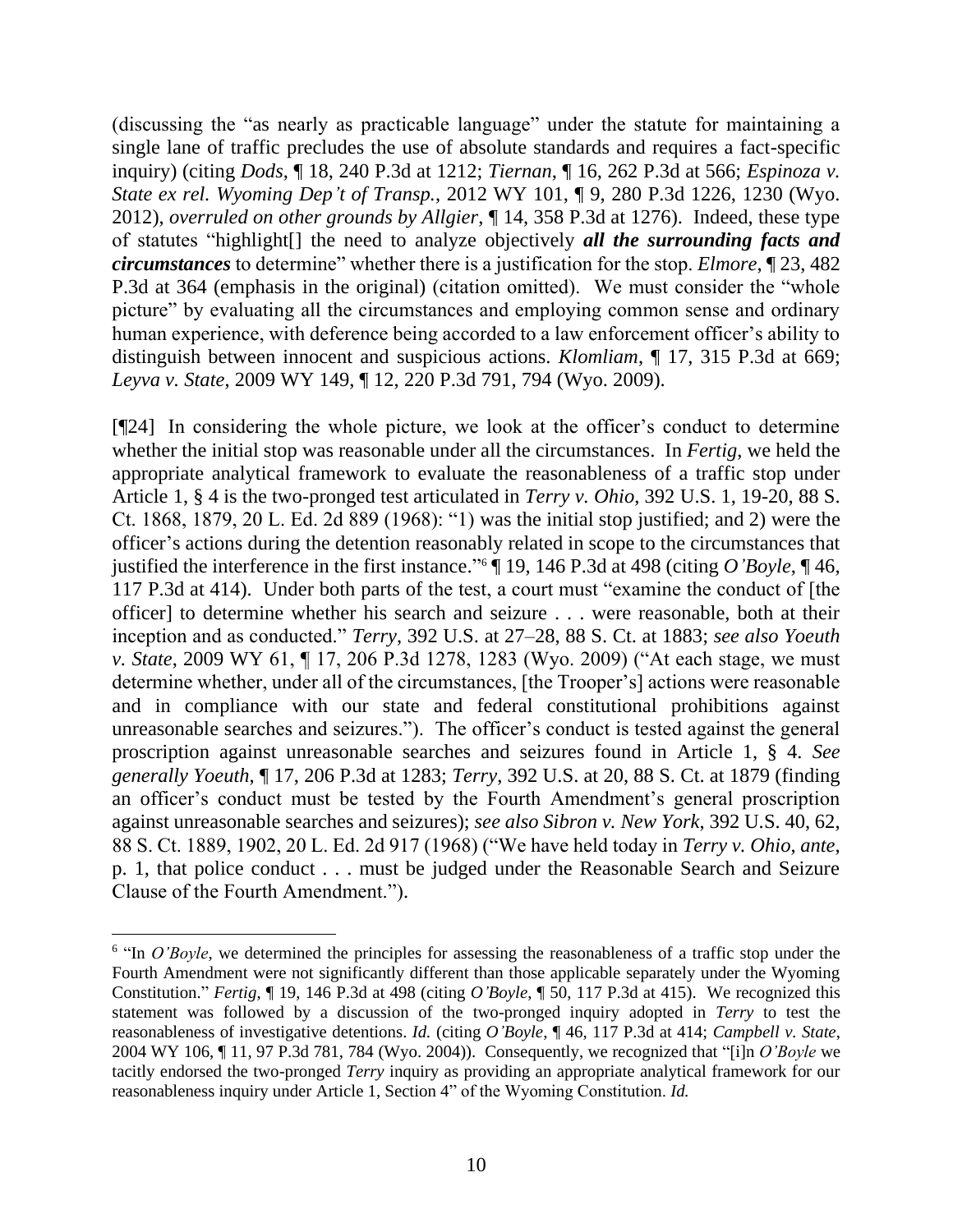No right is held more sacred, or is more carefully guarded, by the common law, than the right of every individual to the possession and control of his own person, free from all restraint or interference of others, unless by clear and unquestionable authority of law.

\* \* \*

In order to assess the reasonableness of [the officer's] conduct as a general proposition . . . [and justify] the particular intrusion the police officer must be able to point to specific and articulable facts which, taken together with rational inferences from those facts, reasonably warrant that intrusion. The scheme [against unreasonable searches and seizures] becomes meaningful only when it is assured that at some point the conduct of those charged with enforcing the laws can be subjected to the more detached, neutral scrutiny of a judge who must evaluate the reasonableness of a particular search or seizure in light of the particular circumstances. And in making that assessment it is imperative that the facts be judged against an objective standard: would the facts available to the officer at the moment of the seizure or the search warrant a man of reasonable caution in the belief that the action taken was appropriate? Anything less would invite intrusions upon constitutionally guaranteed rights based on nothing more substantial than inarticulate hunches, a result this Court has consistently refused to sanction. And simple good faith on the part of the arresting officer is not enough. If subjective good faith alone were the test, the protections [against unreasonable search and seizures] would evaporate, and the people would be secure in their persons, houses, papers, and effects, only in the discretion of the police.

*Terry*, 392 U.S. at 9, 20-22, 88 S. Ct. at 1873, 1879-1880 (internal citations and quotations omitted).

[¶25] When examining whether a traffic stop was justified at its inception under the first part of the analysis, we not only examine the traffic violation, but we also examine an officer's conduct using an objective standard which considers all the surrounding circumstances including the officer's own driving behavior. *Simmons*, ¶ 12, 473 P.3d at 1262 (quoting *Robinson*, ¶ 22, 454 P.3d at 156; *Martindale v. State*, 2001 WY 52, ¶ 11, 24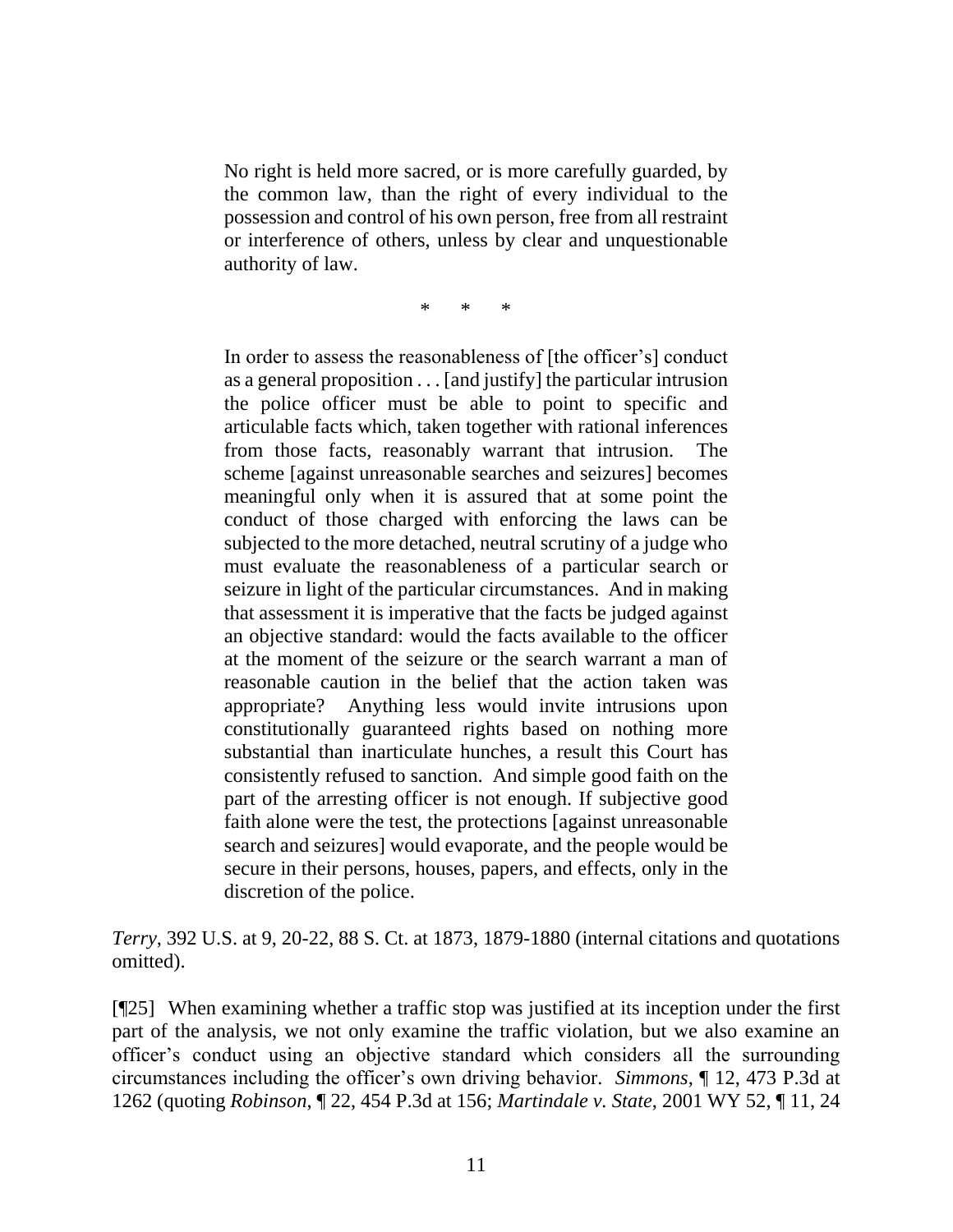P.3d 1138, 1141 (Wyo. 2001), 1141. While the test is objective, we still consider the trooper's training, experience, and expertise without regard to his subjective intent. *Simmons*, ¶ 12, 473 P.3d at 1262; *Pier*, ¶ 18, 432 P.3d at 896.

[¶26] The State and Mr. Levenson each proposed a different standard for evaluating an officer's conduct. However, we decline to adopt any new standard with respect to examining an officer's conduct. Instead, we reiterate our holding in *O'Boyle* that "a narrower standard, one maintaining the requirement that a search [or seizure] be reasonable under all of the circumstances, [is] more consistent with the historical intent of our search and seizure provision." *O'Boyle*, ¶ 30, 117 P.3d at 410.

[¶27] Using our narrow standard, we find an officer's own conduct may negate the objective justification necessary for an initial traffic stop and cause a traffic stop to be unreasonable when all the circumstances are considered. There is no bright-line rule, and the officer's conduct is only one of the circumstances we must consider when examining whether the initial stop was reasonable. *Yoeuth*, ¶ 17, 206 P.3d at 1283; *O'Boyle*, ¶¶ 29-31, 117 P.3d at 409–10. We find support for this approach from our decision in *O'Boyle*:

> We previously have expressed disapproval of the use of traffic violations as a pretext to conduct narcotics investigations. *Damato v. State*, 2003 WY 13, ¶ 13, 64 P.3d 700, [706] (Wyo. 2003). In *Damato*, we joined in another state court's expression of concern about sanctioning conduct "where a police officer can trail a targeted vehicle with a driver merely suspected of criminal activity, wait for the driver to exceed the speed limit by one mile per hour, arrest the driver for speeding, and conduct a full-blown inventory search of the vehicle with impunity."[] *Id.*, (citing *Arkansas v. Sullivan*, 532 U.S. 769, 771–772, 121 S. Ct. 1876, 1878, 149 L. Ed. 2d 994 (2001)). Our location along a nationally recognized drug trafficking corridor likely results in a disproportionately large percentage of Wyoming's comparatively small population being subjected to what have become routine requests to relinquish their privacy rights by detention, invasive questioning and searches—all without reasonable suspicion of criminal activity other than the offense giving rise to the stop. While we acknowledge the importance of drug interdiction, we are deeply concerned by the resulting intrusion upon the privacy rights of Wyoming citizens. This concern, considered together with Wyoming's traditional interpretation of article 1, § 4 as requiring reasonableness under all the circumstances, provides further support for our conclusion that the detention in this case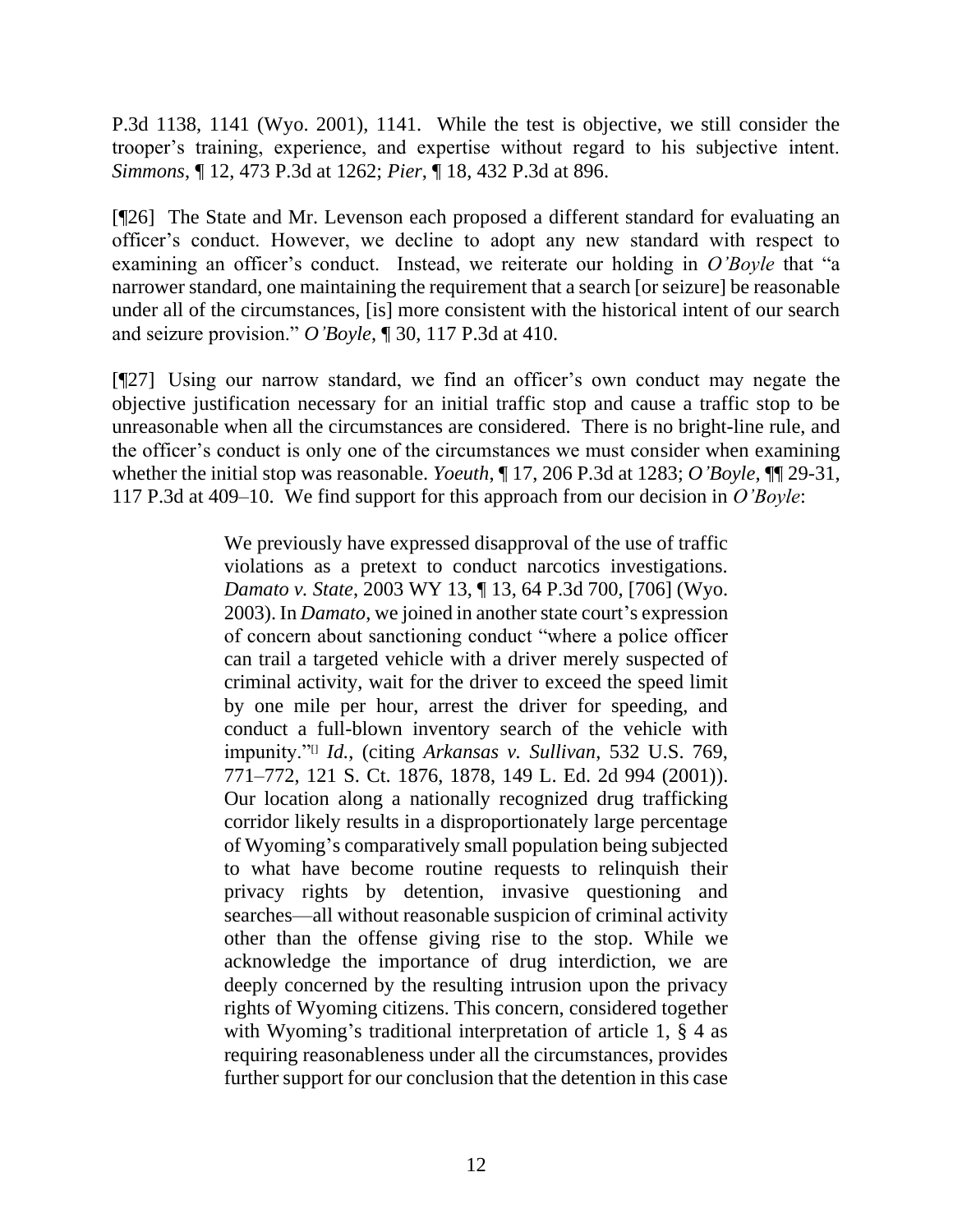violated the Wyoming Constitution.

*O'Boyle*, ¶ 34, 117 P.3d at 411–12.

[¶28] Turning to the circumstances of this case, after carefully reviewing the dash camera footage, we find the traffic stop was unreasonable under all the circumstances. As Trooper Carraher testified, he was parked in the median and noticed the Nissan Rogue and several semi-trucks pass him. Without personally observing any traffic violation, Trooper Carraher decided to follow the Nissan Rogue. As the video depicts, and Trooper Carraher readily admitted, he reached a speed of 111 miles per hour to catch up to the Nissan Rogue. Arguably, Trooper Carraher violated the law by speeding to catch up to the Nissan Rogue without ever witnessing a traffic violation.<sup>7</sup>

[¶29] Observing Trooper Carraher's rapid approach, Ms. Busch moved into the right lane between two semi-trucks. Trooper Carraher then slowed down significantly and positioned himself in the left lane behind the Nissan Rogue so he could travel behind the vehicle at a similar rate of speed. The Trooper's conduct congested traffic and required the Nissan Rogue to remain in the right lane between the two semi-trucks, all of which were approaching a busy interchange with the lead semi-truck slowing down to exit onto Southbound I-25. Accordingly, under all the circumstances of this case, we find the Trooper's objective justification for a traffic violation was negated, and the initial traffic stop was unreasonable under Article 1, § 4 of the Wyoming Constitution.

# *II. Federal Constitutional Analysis*

[¶30] In the circumstances of this case, we do not perceive any difference between the independent protection provided to Mr. Levenson under the Wyoming Constitution and that provided by the Fourth Amendment. *See generally O'Boyle*, ¶ 45, 117 P.3d at 414 (finding no difference between the protection provided for a particular traffic stop under Wyoming and federal law); *Yoeuth*, ¶ 24, 206 P.3d at 1284 (finding no appreciable difference between the federal and Wyoming standards for a following too closely stop). However, because Mr. Levenson relies on the Fourth Amendment as well as Article 1, § 4, we proceed with a Fourth Amendment analysis.

[¶31] Similar to the Wyoming Constitution, the Fourth Amendment to the United States Constitution protects against "unreasonable searches and seizures." U.S. Const. amend. IV. Under the Fourth Amendment, there are "three tiers of interaction between law enforcement and citizens: consensual encounters, investigatory detentions and arrests." *Simmons*, ¶ 11, 473 P.3d at 1262 (citation omitted). Mr. Levenson's interaction with law

<sup>&</sup>lt;sup>7</sup> The driver of an authorized emergency vehicle is only authorized to exceed the maximum speed limits "when responding to an emergency call or when in pursuit of an actual or suspected violator of the law." Wyo. Stat. Ann. § 31-5-106(a)(iii) (LexisNexis 2021).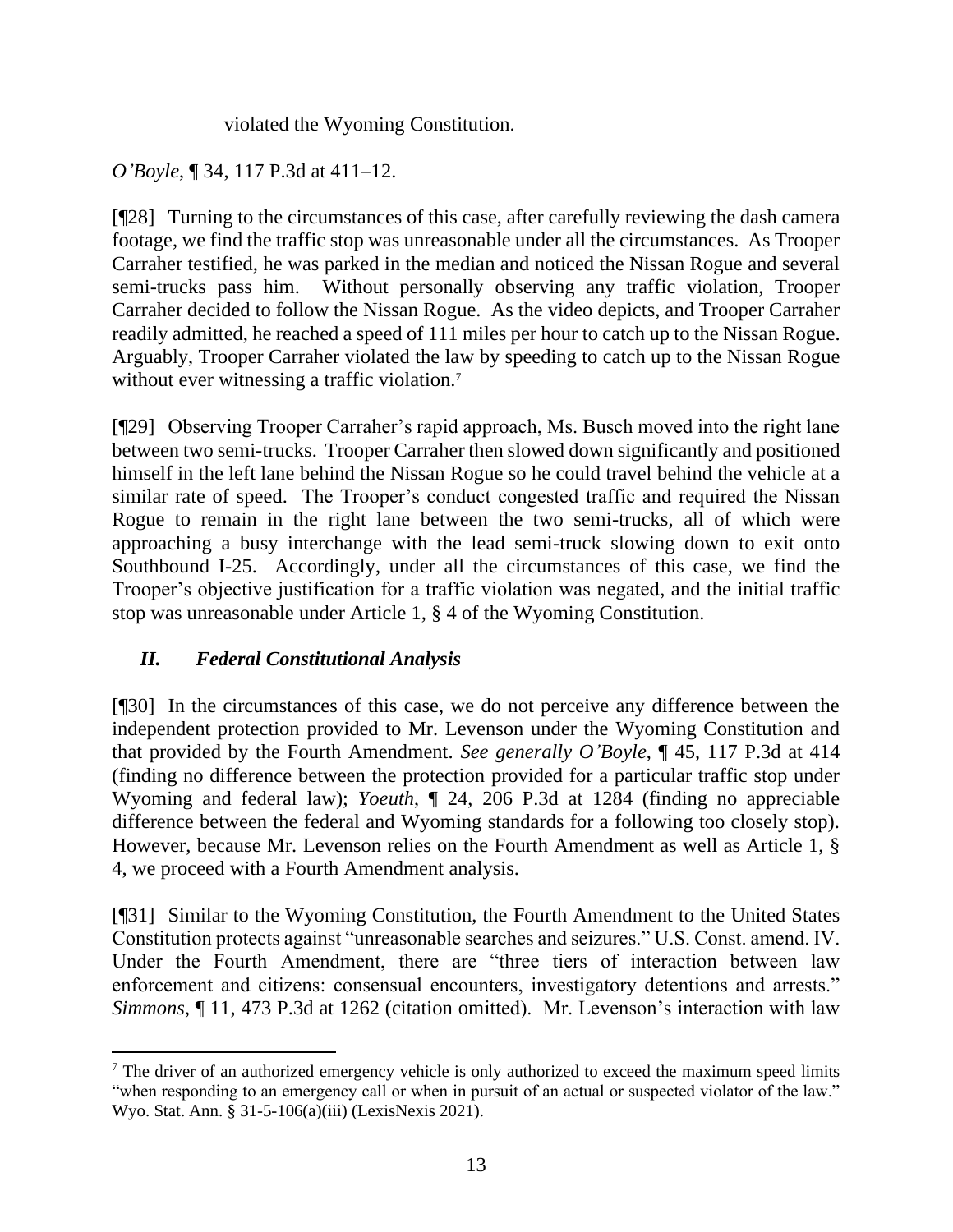enforcement began as a traffic stop which is an investigatory detention that must comply with the Fourth Amendment. *See Elmore*, ¶ 10, 482 P.3d at 361. "We evaluate the reasonableness of an investigatory [detention] under the Fourth Amendment by using the two-part inquiry from *Terry v. Ohio*, 392 U.S. 1, 19–20, 88 S. Ct. 1868, 1879, 20 L. Ed. 2d 889 (1968): (1) whether the initial stop was justified; and (2) whether the officer's actions during the detention were reasonably related in scope to the circumstances that justified the interference in the first instance." *Pryce*, ¶ 18, 477 P.3d at 95 (internal quotation and citation omitted).

[¶32] To justify an initial traffic stop, a "trooper must have reasonable suspicion—that is, a particularized and objective basis to suspect the motorist is violating the law." *Elmore*, ¶ 10, 482 P.3d at 361 (quoting *Simmons*, ¶ 12, 473 P.3d at 1262). When initiating a traffic stop, the conduct of the officer must be reasonable. *Terry*, 392 U.S. at 27–28, 88 S. Ct. at 1883; *see also Sibron*, 392 U.S. at 62, 88 S. Ct. at 1902. "The trooper's conduct is judged by an objective standard which takes into account the totality of the circumstances." *Elmore*, ¶ 10, 482 P.3d at 361 (quotation omitted); *Pryce*, ¶ 18, 477 P.3d at 95. "While the test is objective, the trooper's training, experience, and expertise are to be considered as part of the totality of the circumstances." *Elmore*, ¶ 10, 482 P.3d at 361 (quoting *Simmons*, ¶ 12, 473 P.3d at 1262). When determining whether the officer's conduct and the traffic stop are reasonable, "the [United States] Supreme Court has [also] rejected bright-line rules and focused instead on a fact-specific reasonableness inquiry." *O'Boyle*, ¶ 46, 117 P.3d at 414 (citing *Ohio v. Robinette*, 519 U.S. 33, 39, 117 S. Ct. 417, 421, 136 L. Ed. 2d 347 (1996); *Barch v. State*, 2004 WY 79, ¶ 8, 92 P.3d 828, 832 (Wyo. 2004)).

[¶33] As to the reasonableness of the stop, we reach a corresponding conclusion under the Fourth Amendment and the Wyoming Constitution. In *United States v. Esteban*, the United States District Court for the District of Utah, considered a trooper's driving conduct when reviewing a traffic stop for failing to signal for two seconds prior to changing lanes under the Fourth Amendment. 283 F. Supp. 3d 1115 (D. Utah 2017). It held:

> In the particular circumstances of this case, the court finds that Trooper Tripodi provoked the two-second traffic violation, though perhaps unintentionally. *But see Whren v. United States*, 517 U.S. 806, 813, 116 S. Ct. 1769, 135 L. Ed. 2d 89 (1996) (holding the subjective motives of the officer are not at issue in Fourth Amendment analysis). The Supreme Court has held that observed traffic violations provide "the 'quantum of individualized suspicion' necessary to ensure that police discretion is sufficiently constrained" in conducting traffic stops. *Id.* at 817–18, 116 S. Ct. 1769 (quoting *Delaware v. Prouse*, 440 U.S. 648, 654–55, 99 S. Ct. 1391, 59 L. Ed. 2d 660 (1979)) . . . . Though Trooper Tripodi may not have been "tailgating," he significantly increased his speed, exceeding the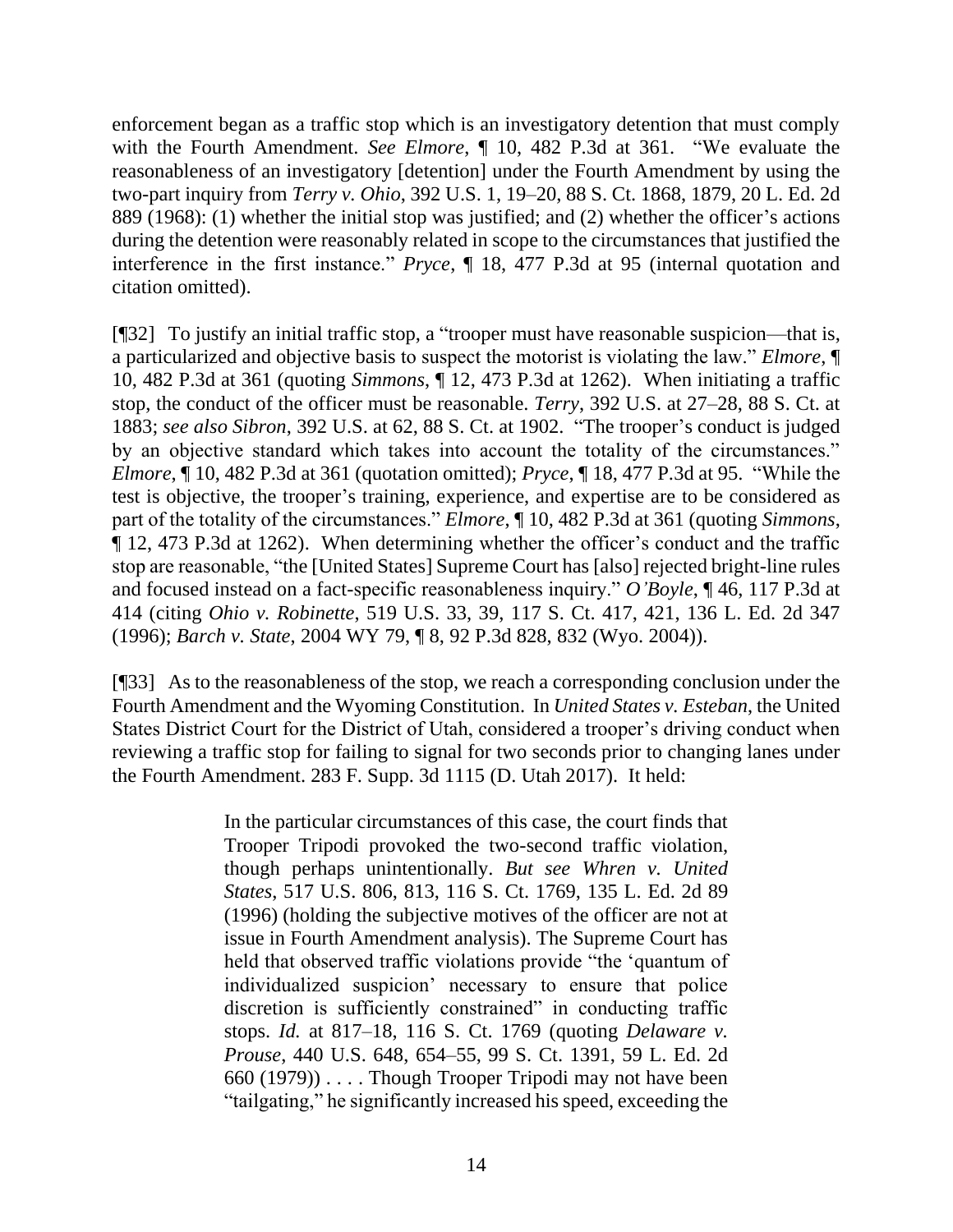acknowledged speed limit while also passing the emergency vehicles on the side of the road, and came up behind Mr. Esteban's vehicle very quickly. Trooper Tripodi recognized that Mr. Esteban could reasonably have thought that a police officer, approaching quickly from behind, wanted his vehicle to move out of the way as soon as practicable.

*Esteban*, 283 F. Supp. 3d at 1129. Under the particular circumstances of that case, the court found the trooper's conduct vitiated the reasonable suspicion necessary to justify a stop under the Fourth Amendment. *Id.* at 1129-1130; *see also United States v. Ochoa*, 4 F. Supp. 2d 1007, 1012 (D. Kan. 1998) (considering the officer's conduct and finding a single lane drift caused by the officer did not amount to a traffic violation justifying an initial stop); *Cf. United States v. Worthon*, 520 F.3d 1173, 1179–81 (10th Cir. 2008) (considering the officer's conduct but finding the traffic stop was not unreasonable because the defendant conceded he committed a traffic violation and nothing in the record indicated the officer's conduct was a significant factor in causing the traffic violation).

[¶34] Looking to the totality of the circumstances and considering the Trooper's conduct, we find similar to *Esteban*. Based on the circumstances of this case as discussed above, Trooper Carraher's conduct vitiated the reasonable suspicion necessary to justify the initial traffic stop. Our de novo review of the ultimate determination regarding the constitutionality of the initial stop in this case leads us to conclude that the initial traffic stop was unreasonable and violated the Fourth Amendment.

## *III. We continue to adhere to our decision in Fertig v. State*

[¶35] Mr. Levenson next asks us to overrule or revisit our decision in *Fertig v. State*, 2006 WY 148, 146 P.3d 492 (Wyo. 2006). In *Fertig*, the sole issue was "whether a pretextual traffic stop violates Article 1, Section 4 of the Wyoming State Constitution." ¶ 9, 146 P.3d at 495. As we recognized, "[a] pretextual stop occurs when the police use a legal justification to make the stop in order to search a person or place, or to interrogate a person, for an unrelated crime for which they did not have the reasonable suspicion necessary to support a stop." *Id.* (citing *United States v. Botero–Ospina*, 71 F.3d 783, 786 (10th Cir. 1995) (en banc)).

[¶36] In *Fertig*, officers with the Wheatland Police Department were advised that the defendant was possibly involved in drug activity. Officers were asked to stop the defendant's vehicle if they observed any traffic violation so they could search for evidence of such activity. *Id.* at ¶ 4, 146 P.3d at 494. An officer observed Mr. Fertig speeding, and he was subsequently pulled over and arrested for possession of drug paraphernalia. *Id.* at ¶ 10, 146 P.3d at 495. On appeal, Mr. Fertig admitted that the officer had probable cause<sup>8</sup>

<sup>8</sup> *See supra* note 5.